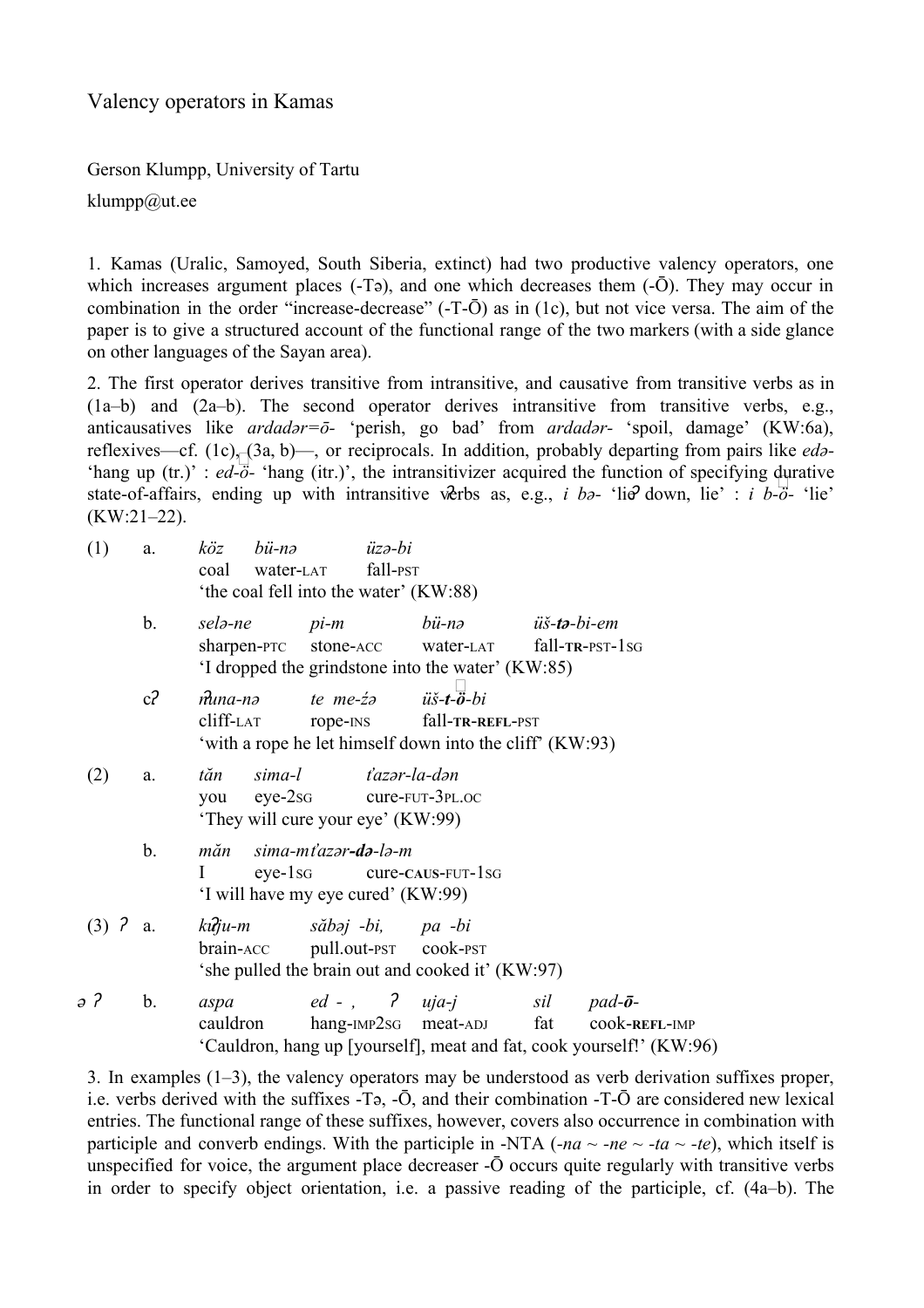argument place increaser Tә, on the other hand, in combination with nonfinite forms, has a variety of causative readings, and qualifies also as a marker of controlled activity. In (5) it occurs with a converb in the *causative-reflexive* reading; note that the combination of the base verb *ťür-*'disappear' with causative Tә does in no way specify the reflexive component ('makes itself disappear'), leaving this interpretation up to the context. The *causative-permissive* reading (cf. Nedjalkov & Sil'nickij 1969: 39) is found in (6a) (all examples in (6) are formed with the participle in -NTA). In (6b–c), the *causative-instrumental* function can be found: the suffix occurs with NPs which are used in a function specified by the base verb. The selectional criteria are unclear, other instruments do not need the suffix, cf. the grindstone in (1b) (*sel*<sub>a</sub>-ne not \*\**sel*a-da-ne *pi* 'sharpening stone'). Examples like the herder in (6c) correspond to what is known as the *charakterizing aktionsart* in Selkup (a language closely related to Kamas), which is derived by the etymologically cognate suffix *ty* as, e.g., in *tәmty* 'be a merchant' (from *tәmy* 'buy') (Xelimskij et al. 1980: 233). The characterizing function is a possible reading also in (6d). In general, as with the Kamas designation of the second month in autumn in (6e), the exact reading of the suffix may be ambigous.

- (4) a. *amorōna ine* eat**PASSPTC** horse 'eaten horse' (KW:178)
- b. *saj ńe bdö*  $\Box$ *ne sazәn* off tear**PASSPTC** paper 'torn up paper' (KW:57)
- ʔ ʔ (5) *na b bünә ťürdәj pă lu lia* duck water-LAT disappear-CAUS-CV immerge-MOM-PRS 'the duck plunged into the water' (KW:53b)
	- (6) a. *mekkerdәne kuza* cheat-caus-**PTC** man 'man who gets cheated (who permits [his own] being cheated)' (KW:39a)
		- b. *ťü tĭldәne baza* ground dig**CAUSPTC** iron 'plough (lit. iron made digging the ground)' (KW:16b)
		- c. *mal kadardәna kuza* cattle herd-caus-**PTC** man 'herder (lit. person made herding the cattle)' (KW:37b)
		- d. *orardәna men* bark**CHARPTC** dog 'barking dog (lit. dog making itself bark, i.e. a dog which barks a lot)' (KW:49b)
		- e. *samәjdәna ki* hunt in the forest**CAUS/CHARPTC** month 'second month in autumn' (KW:57a)

'month which allows to hunt in the forest' (causer attribute)' 'month which is used for hunting in the forest' (causee attribute, instrument) 'month in which people usually hunt in the forest' (charakterizing aktionsart)

## Abbreviations

ACC accusative case, ADJ adjective derivation, CAUS causative voice, CHAR characterizing aktionsart, CV converb, FUT future tense, IMP imperative mood, INS instrumental case, LAT